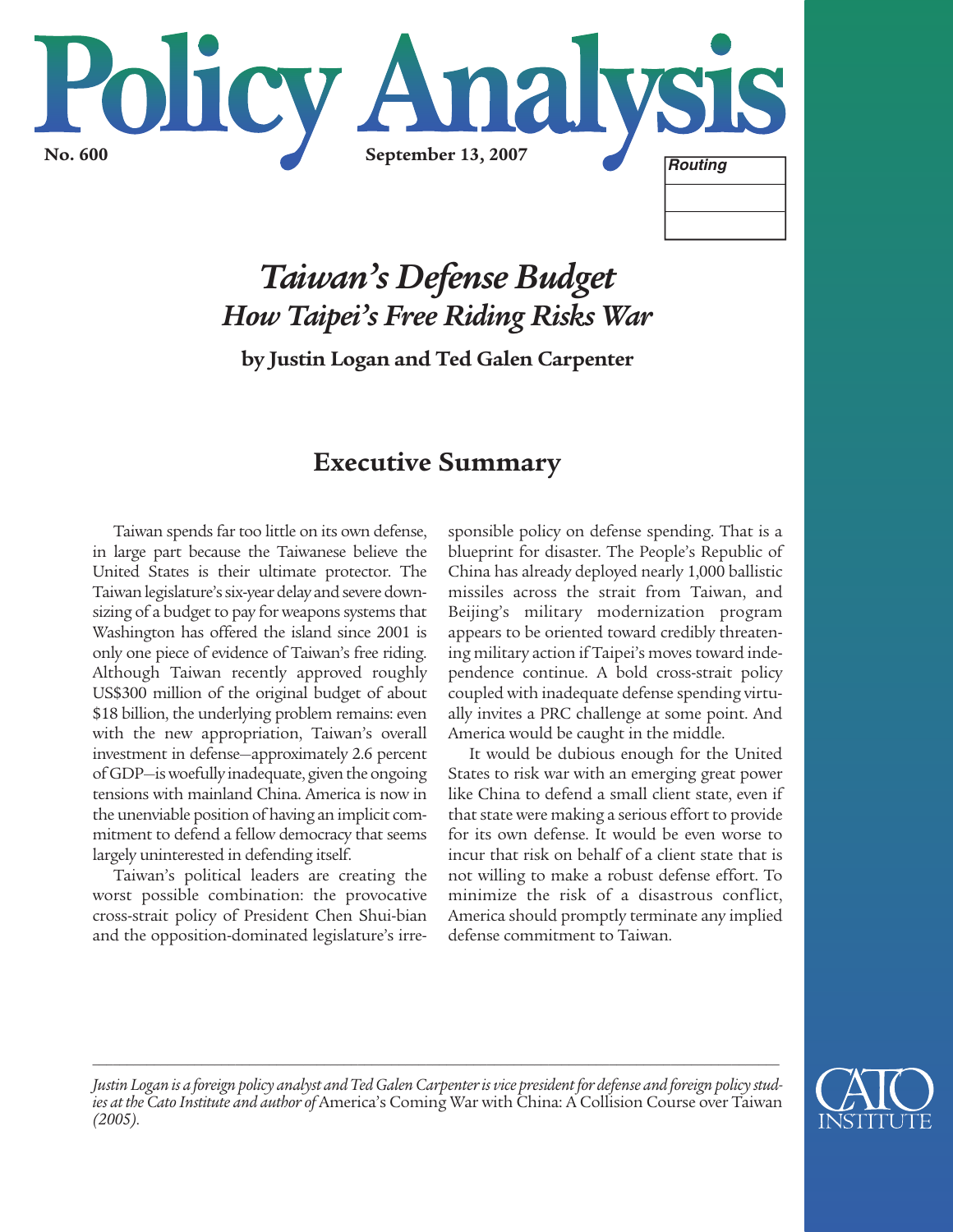**Perceptions of strategic ambiguity have begun to reverse, with China increasingly believing that America's commitment is in question and with Taiwan relatively more certain of protection from Washington a situation that has invited risk taking on both sides.**

### **Introduction: Washington's Ambiguous Security Commitment to Taiwan**

The extent of Washington's obligation to provide Taiwan security is not entirely clear. Taiwan's ardent supporters in the United States argue that the Taiwan Relations Act, which Congress passed when Jimmy Carter's administration switched U.S. diplomatic relations from Taipei to Beijing in 1979, contains an ironclad U.S. commitment to defend the island if the People's Republic of China ever uses military force in an effort to achieve reunification.<sup>1</sup> In testimony before the House International Relations Committee in February 2004, political science professor John Copper typified that view, stating simply that "the TRA commits the United States to defend Taiwan against any military threat."<sup>2</sup>

The reality is more complex. The TRA merely asserts that "efforts to determine the future of Taiwan by other than peaceful means" would be "a threat to the peace and security of the Western Pacific area and of grave concern to the United States."<sup>3</sup> It further directs the chief executive to "inform the Congress promptly of any threat to the security or the social and economic system of the people of Taiwan and any danger to the interests of the United States arising therefrom. The President and the Congress shall determine, in accordance with constitutional processes, appropriate action by the United States in response to any such danger."<sup>4</sup>

Such provisions imply, at most, a vague and conditional defense obligation. Similarly, it is a leap to say that the provision of the TRA pledging the United States to sell defensive arms to Taiwan represents a firm commitment to defend the island with U.S. military forces. Those are entirely separable issues. Washington could adopt a policy of extensive arms sales to Taiwan but not shield the island with the U.S. military. Conversely, some future American administration might scale back

arms sales in an effort to placate Beijing, while making it clear to the PRC that the United States would intervene militarily if Chinese forces attacked Taiwan.

Indeed, the problem with the TRA is that it can be interpreted in a multitude of ways. Over the decades, a succession of U.S. administrations has pursued a policy of "strategic ambiguity"—at times quite deliberately—to keep both Taipei and Beijing guessing about what the United States would actually do in response to a military crisis in the Taiwan Strait. U.S. policymakers hoped that ambiguity would cut in America's favor—with China believing that the United States would intervene to protect Taiwan, and Taiwan questioning whether Washington would save it—thereby inducing caution on both sides. Over time, the perceptions have begun to reverse, with China increasingly believing that America's commitment is in question and with Taiwan relatively more certain of protection from Washington—a situation that has invited risk taking on both sides. Successive American administrations have failed to recognize this reality, and ambiguity remains a feature of the Bush administration's policy.

### **Mixed Signals from the Bush Administration**

President George W. Bush's initial foray into Taiwanese politics seemed to eschew ambiguity, however. In an April 2001 television interview, the president was asked whether the United States had an obligation to defend Taiwan from a Chinese attack. The president replied, "Yes we do, and the Chinese must understand that." Would the United States respond "with the full force of the American military?" the reporter pressed. "Whatever it took to help Taiwan defend herself," Bush replied.

Those comments came on the heels of the largest arms sale to Taiwan since 1992, when the United States approved the sale of F-16 fighters to the island.<sup>6</sup> Although the April 2001 package did not include the Arleigh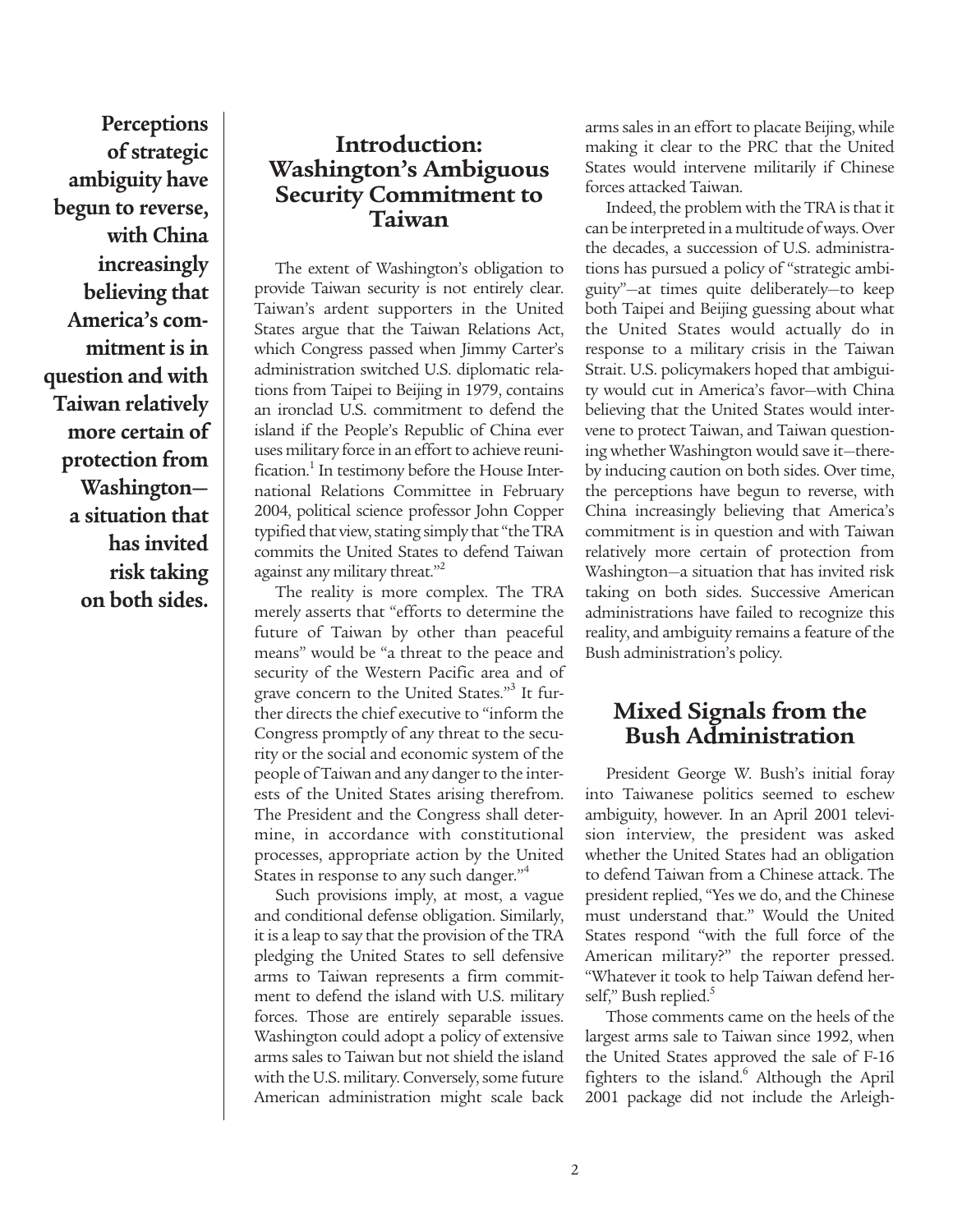Burke class destroyers equipped with the Aegis radar system, the weapon system that most concerned Beijing, it did signal the Bush administration's intention to continue selling sophisticated arms to Taiwan. Moreover, for the first time the sale included submarines something Beijing regarded as almost as provocative as the Aegis system. Submarines, conceded Holmes Liao, a military analyst at the Taiwan Research Institute, were "potentially an offensive weapon."<sup>7</sup> Under the TRA, the United States was supposed to sell only defensive weapons to Taiwan.

But subsequent comments from President Bush and other administration officials have suggested that Washington is less categorical about defending Taiwan—especially if Taiwanese leaders take actions that are perceived as provoking Beijing.<sup>8</sup> President Bush noticeably changed the tone of America's Taiwan policy during a visit by PRC premier Wen Jiabao in December 2003. With Wen at his side, Bush stated that the United States opposed "any unilateral action by either China or Taiwan to change the status quo." Making it clear that his warning was directed primarily to Taipei rather than Beijing, he added that "the comments and actions made by the leader of Taiwan [Chen Shui-bian] indicate that he may be willing to make decisions unilaterally, to change the status quo, which we oppose." The president went even further, allowing Wen to characterize U.S. policy as one of "opposition to Taiwan independence."<sup>9</sup>

There were further indications in the autumn of 2004 that Washington's support for Taipei was in some doubt. In a media interview during his trip to East Asia in October, Secretary of State Colin Powell explicitly embraced China's goal of eventually reunifying Taiwan with the mainland. That goal, the secretary said, was one that "all parties are seeking." His statement was astonishing, and it ignored the wishes of millions of Taiwanese who regard reunification as anathema and consider Taiwan a wholly separate society.<sup>10</sup>

But the secretary offered even more startlingly pro-Beijing remarks. Powell stressed that Washington had made it clear to all par-

ties "that the United States does not support independence for Taiwan. It would be inconsistent with our One China Policy." He then made that point even more explicit. "There is only one China. Taiwan is not independent. It does not enjoy sovereignty as a nation." "Independence movements or those who speak out for independence in Taiwan will find no support from the United States," he  $added.<sup>11</sup>$ 

In 2006 and again in 2007, the Bush administration issued statements criticizing Chen Shui-bian for taking new actions that implied unilateral changes in the status quo. $^{12}$ Recent incidents include Taipei's decision to rename various state corporations to substitute "Taiwan" for "China" as well as Chen's brazen comment that "Taiwan will say yes to independence."<sup>13</sup> As President Chen stated in the so-called four wants and one without speech, "Taiwan wants independence. Taiwan wants to change its name, Taiwan wants a new constitution, Taiwan wants development."<sup>14</sup>

As Taiwan's 2008 presidential election campaign heated up, the ruling Democratic Progressive Party proposed a referendum on whether Taipei should seek UN membership under the name "Taiwan," a sure-fire provocation that the State Department denounced immediately, invoking the One China policy and encouraging Chen to "exercise leadership by rejecting" the referendum.<sup>15</sup>

More recently, during a visit to Washington, DPP presidential candidate Frank Hsieh declined to pledge to uphold the "four noes" policy of his predecessor: that the Taiwanese government would not declare independence, change its name from "Republic of China," revise the constitution to introduce the doctrine of state-to-state relations, or promote a referendum on independence.<sup>16</sup> A comprehensive DPP-led de-Sinification program is in high gear, despite repeated expressions of disapproval from Washington—and repeated warnings from Beijing that moves toward de jure independence would mean war.

Despite criticism of Taiwan from Washington, the United States would be inclined to

**A comprehensive de-Sinification program is in high gear, despite repeated expressions of disapproval from Washington and repeated warnings from Beijing that moves toward de jure independence would mean war.**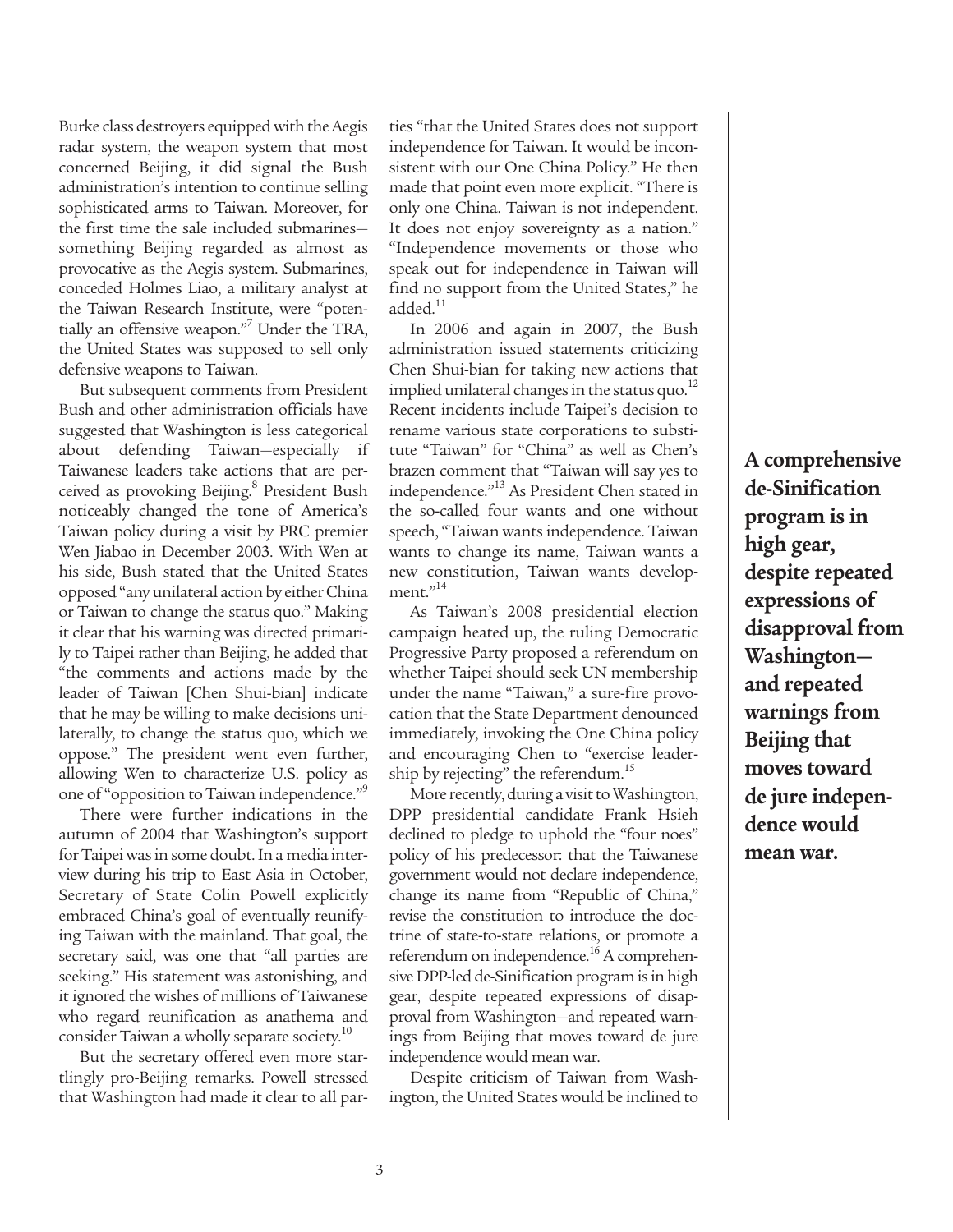respond militarily to a PRC attack on Taiwan. There are, however, three factors that could inhibit Washington's doing so. The first is if Taiwan provoked such an attack by being too bold in asserting independence. The second is if Taiwan failed to build and maintain a defense force capable of preventing a rapid conquest by Beijing before U.S. forces could arrive on the scene. The third factor, related to the second, is if the PRC's military power grows to the point that a U.S. intervention would be extremely perilous and the outcome uncertain. Taiwan's current policies increase the first two dangers, and the third one is growing independently of anything Washington or Taipei might do.

#### **Political Stalemate and the Special Defense Budget**

Partisan political bickering has convulsed Taiwan since the election of the DP's Chen Shui-bian as president in 2000. Although the DPP controls the presidency, the alliance of the Kuomintang Party (KMT) and the People First Party (PFP)—the Pan Blue coalition—has continued to control the Legislative Yuan (LY), Taiwan's national legislature. Chen's proposed "special defense budget" for the purchase of the military hardware first offered by the United States in 2001 became a prominent casualty of that political stalemate.

Indeed, it took Chen's government until early 2004 to even put the special budget before the LY, largely because of wrangling between military and civilian officials. The reception from the Pan Blue majority has been unrelentingly hostile. Even though the government repeatedly scaled back the original figure (reducing it in stages from \$18.5 billion to a mere \$10.3 billion), prospects for passage barely budged. The Pan Blue coalition blocked a vote on the measure more than 60 times. It took until December 2006 for the majority even to agree to send the proposal to the budgetary committee for consideration.<sup>17</sup>

Meanwhile, in Washington, the Bush administration rebuffed a new request from Taiwan to purchase 66 F-16 fighters, reportedly as punishment for Taiwan's failure to pass the special budget.<sup>18</sup> That is a disturbing development. For the American administration to play politics with Taiwan's defense spending would be as foolish as it is for Taiwan's government to do so; Taiwan's qualitative military advantage over China is dwindling along every metric. The U.S. government should not be positioning itself as the arbiter of which Taiwanese defense needs are most pressing.

In 2007 the Chen administration abandoned the strategy of asking for a separate special defense budget. Instead, it has folded funding for at least some of the weapons purchases into the regular defense budget—boosting that proposed budget from roughly 2.2 percent of GDP to approximately 2.8 percent. When the Pan Blues appeared to balk once again, Chen and his allies shaved down the proposed budget to roughly 2.6 percent of GDP. Still, the Pan Blues continued to drag their feet, delaying passage of the bill until June. Even when the measure finally passed, it contained funding for the purchase of only the 12 P-3C anti-submarine aircraft, upgrades of Taiwan's existing PAC-2 missile defense system, and feasibility studies for both the PAC-3 batteries and diesel submarines.<sup>19</sup>

The Pan Blues cite two reasons for stymieing the purchase of the weapons systems Washington has offered. First, they charge that the cost is excessive and diverts needed funds from domestic priorities. Second, they argue that such a military buildup will make Chen's administration even bolder in taking actions that might provoke Beijing and exacerbate tensions across the Taiwan Strait. There are also hints that at least some Pan Blues believe that whatever Taiwan does in the defense arena is largely irrelevant, that the island's security is entirely dependent on America's willingness to deter a PRC attack. Therefore, in their judgment, the items in the U.S. arms package are both wasteful and destabilizing.<sup>20</sup>

That view is wrongheaded. The KMT should recognize that no matter what happens—and no matter what its ultimate goal may be as regards reunification—an anemic

**Taiwan's qualitative military advantage over China is dwindling along every metric.**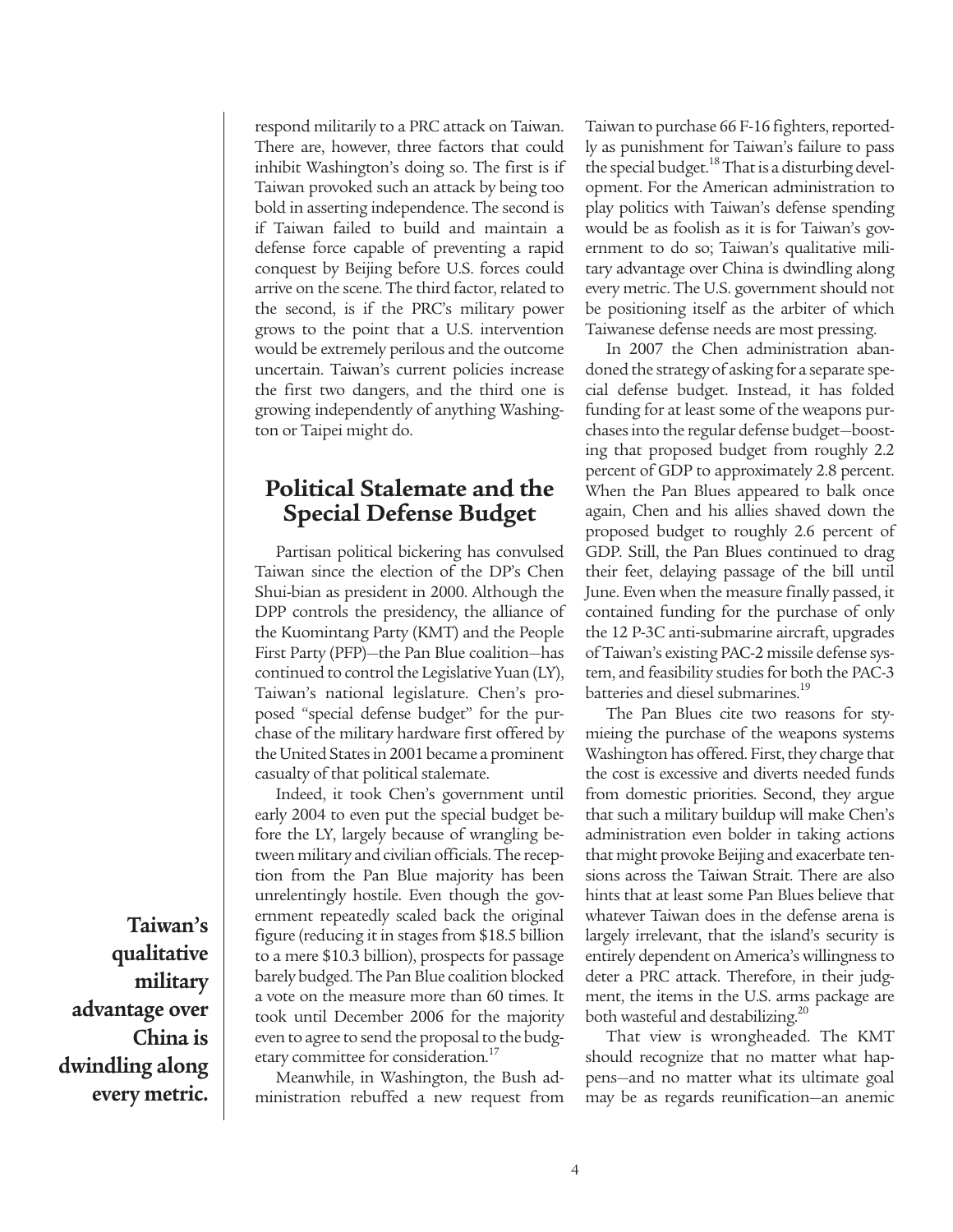



Sources: Official defense budget of the People's Republic of China, the International Institute for Strategic Studies'*The*

defense posture is going to place Taiwan in a less favorable diplomatic situation. Allowing its military spending to atrophy invites risk taking on the part of China. Also, even if the United States were to intervene, it would take several days for the U.S. Navy to deploy from Guam or, less likely, Japan. As the gap between China's and Taiwan's spending widens, China could inflict an increasingly high amount of damage on Taiwan during that window, potentially undermining the political will in Taiwan to continue fighting while awaiting outside intervention. A robust, capable posture is the most prudent course for Taiwan, regardless of party, politics, or ideology.

#### **The Special Budget Debacle Is Only a Symptom of a Much Larger Problem**

The focus in the United States has been largely on the wrangling over the special budget, but it is Taiwan's overall defense spending

and its attitudes on defense that should be of greatest concern. The shrinking of the special budget was a symptom of a larger phenomenon of relative atrophy in Taiwan's defense spending. Taiwan's overall spending on the defense essentials of procurement, operations, training, and personnel shrank, in real terms, by more than 50 percent between 1993 and 2005.<sup>21</sup> Taiwan's regular defense budget has plunged to an anemic 2.2 percent of  $GDP<sub>2</sub><sup>22</sup>$ buoyed to only 2.6 percent of GDP by the new appropriation. Figure  $1^{23}$  shows Taiwan's remarkably small defense budget against estimates of the larger and growing budget of the PRC. Even so, Taiwan officials voice relief at the passage of the 2007 budget, sounding as if they feel the defense spending issue has been resolved and it is appropriate to move on to other matters.<sup>24</sup>

It is not time to move on to other matters; a massive disparity in defense capacity remains. Taiwan's defense spending, combined with other recent decisions on defense policy, reflects what Bernard D. Cole of the **Taiwan's overall spending on the defense essentials of procurement, operations, training, and personnel shrank, in real terms, by more than 50 percent between 1993 and 2005.**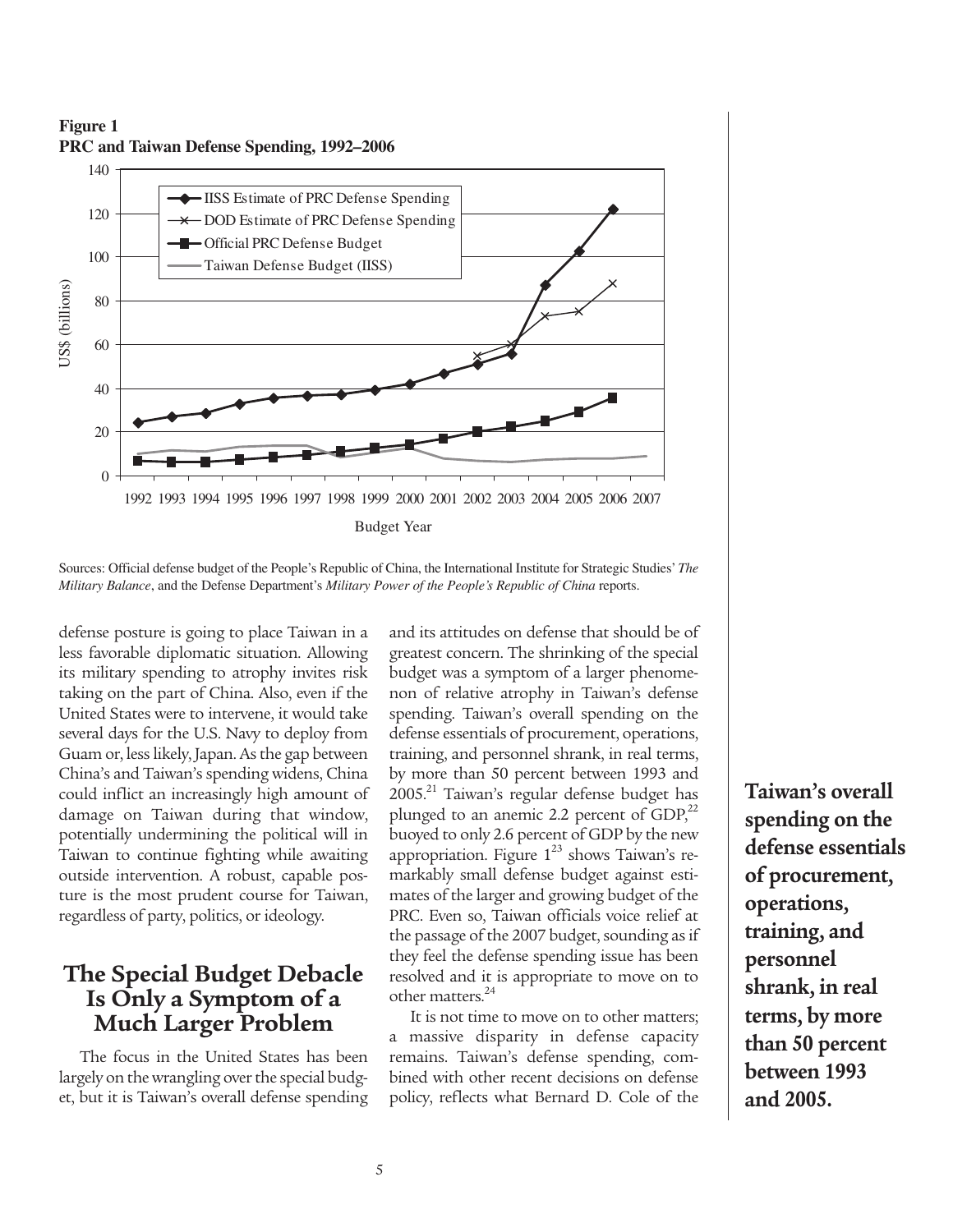**The only way to explain Taiwan's policy of political provocation and military capitulation is a belief in a U.S. security commitment.**

National War College has described as "a widespread lack of concern about Taiwan's defense requirements in comparison to domestic economic, social, and environmental policies." Cole pointed out that several senior Taiwan military officers and civilian officials in Taipei had "baldly stated" to him that there is no need to spend more on defense if "(a) one does not credit the PRC threat to employ military force, or (b) the United States is certain to intervene in the event of such an attack."<sup>25</sup>

Officials in Taiwan certainly appear to believe that the latter condition is true. Leading Taiwan expert James Mulvenon admitted in 2005 what had become increasingly apparent: that the leadership in Taipei believes it possesses a "blank check of military support from the United States."26 Similarly, Michael McDevitt, a retired rear admiral in the U.S. Navy, argues that the authorities in Taipei "seem to have convinced themselves that they can count on U.S. intervention should China attack, regardless of the circumstances."<sup>27</sup> Although during the summer of 2007 Taiwan officials sounded more skeptical of U.S. military support than they had two years before, the only way to explain Taiwan's policy of political provocation and military capitulation is a belief in a U.S. security commitment.<sup>28</sup>

To be sure, the special budget and Taiwan's overall defense spending have become political footballs in Taiwan, caught up in the struggle for political control between the Pan Blue and Pan Green factions in Taipei. The reason they have been allowed to become political footballs is a belief that, come what may, the United States will act as the ultimate protector of Taiwan's de facto (and possibly de jure) independence.

Over the past few years, Taiwan's military advantages have dwindled to a point where the balance may have tipped qualitatively in China's favor for the first time. Although the Pentagon's 2007 report on China's military pointed out that "China does not yet possess the military capability to accomplish with confidence its political objectives on the island, particularly when confronted with the prospect of U.S. intervention,"<sup>29</sup> the balance

of power gets worse for Taiwan each year. Even so, a war game conducted by Taiwan in 2007 concluded that even with no U.S. military participation, Taiwan could repulse an all-out Chinese assault on Taiwan in just two weeks.<sup>30</sup>

Those types of war games are of limited value, however, because of their use for political purposes and the importance of the assumptions that underpin them. If war games conclude that Taiwan is able to defend itself, the government is able to deflect American charges of neglecting its own defense. If war games conclude that Taiwan would be defeated, it is able to ring alarm bells in Taipei for higher defense spending. A pronouncement from Taipei in 2004 warned that simulations of a Chinese attack had concluded that Taiwan would be overrun in 130 hours. $31$  The discrepancy between the 2004 and 2007 simulations reflects both the political use of the games and the importance of guiding assumptions in determining outcomes. U.S. analysts generally view the findings with great skepticism and have come to their own conclusions about Taiwan's perilous position.

Eric McVadon, a retired rear admiral and a leading expert on China's military, testified in March 2007 that Taiwan is "out-gunned, out-numbered, and out-sized" and that the shift in the military balance is "irreversible."<sup>32</sup> Michael McDevitt even worries that in the near future the military balance in the Taiwan Strait will "no longer grossly favor the combined capabilities of the United States and Taiwan."33

Such pessimistic military analysis has led McVadon to conclude that the best option for Taiwan (and the United States) is to look for a political solution to the conflict that is ultimately as favorable as possible to Taiwan but avoids the prospect of war. $34$  Others have entirely given up hope of maintaining Taiwan's de facto independence. Lyle Goldstein, a professor at the U.S. Naval War College, suggests that Washington should "begin to play a genuinely constructive role in securing the best possible political deal for Taiwan," defining a reasonable deal as "one that is substantially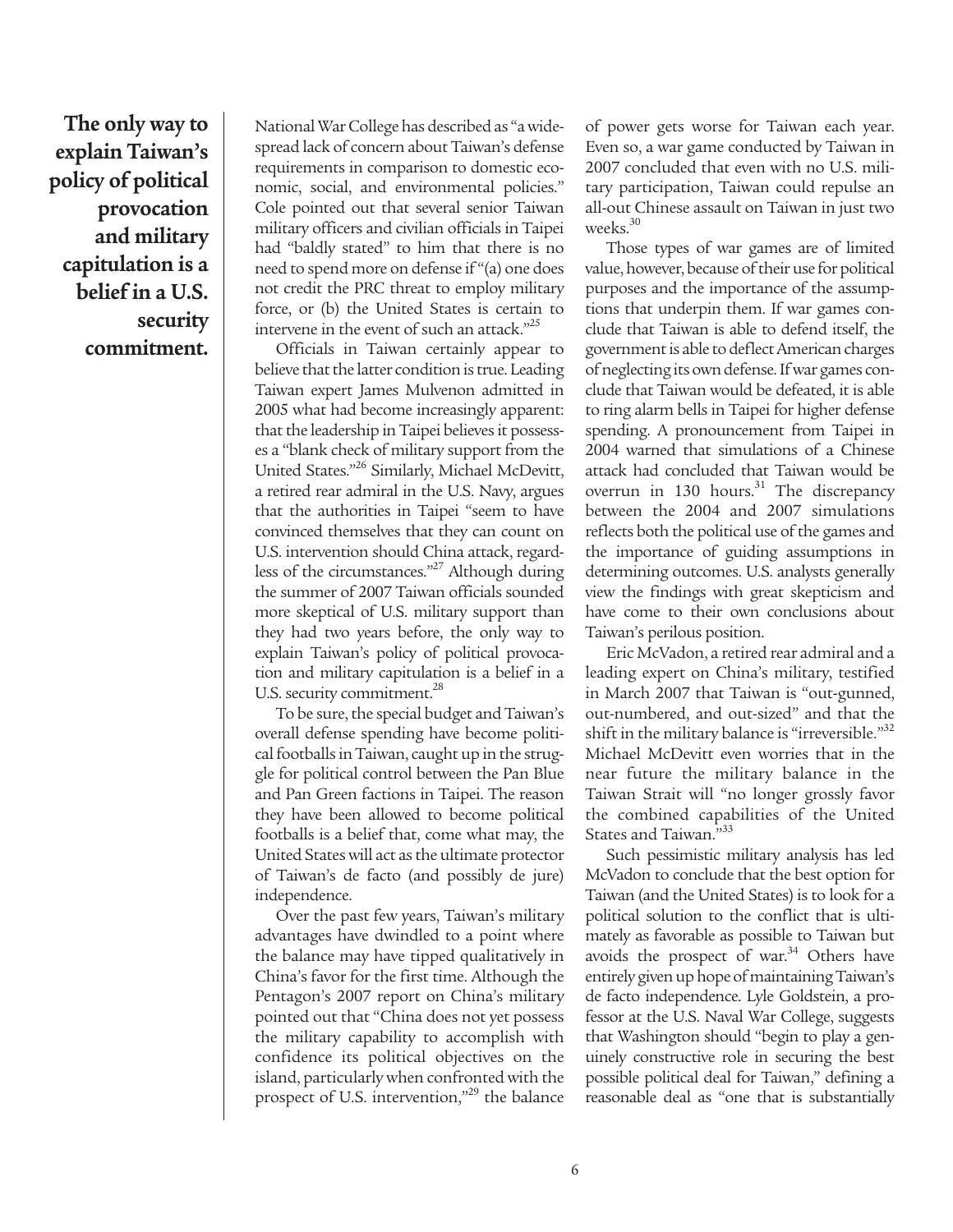more generous than that given to Hong Kong."35

Those suggestions have merit and deserve a larger place in the debate over U.S. Taiwan policy, but they are miles away from the political reality that obtains in Washington. Taiwan has a large, vocal, and influential backing in Congress and spends millions of dollars on Washington lobbyists. Congressional staffers take more outside-funded trips to Taiwan than to any other destination. Further, the Bush administration, distracted by Iraq, has let its China policy (and certainly its Taiwan policy) drift uncontrollably since 2005. Moreover, the mainstream view among foreign policy elites is that—whether by virtue of its democratic nature or because of its importance as a potential tool for denying China a crucial strategic asset (especially preventing China from being able to control the sea-lanes in the western Pacific)—maintaining Taiwan as a de facto separate entity from China is a vital national interest and something worth going to war over.<sup>36</sup>

Whether the U.S. administration facing a cross-strait calamity were Republican or Democrat, hawk or dove, the military and diplomatic leadership would inevitably have to answer the charge that a U.S. refusal to defend Taiwan would call into question America's credibility more broadly. For example, Japan could respond to U.S. acquiescence to Chinese military action by questioning the U.S. commitment to Japan, which could have unpredictable consequences.<sup>37</sup> Whatever the merits or demerits of pledging to defend Taiwan, there would be tremendous pressure in Congress and within any administration for the president to take a forceful stand against China.

The problems highlighted above—political provocations in Taipei and anemic Taiwanese defense spending coupled with a growing PRC military capability—are not getting better, and the military balance in particular is getting much worse—quickly. Washington's policy has not shifted in response to those changing realities, and without increased realism in Washington, a crisis for which the United States is ill-prepared could emerge.

#### **Evidence of Growing Impatience in Washington**

As the democratic dysfunction within Taiwan produces endless bickering over defense spending, Taiwan hands in the Pentagon, White House, and commentariat have become increasingly concerned and vocal about Taiwan's seeming indifference to its own defense. In 2005 the voices of criticism became a chorus. Several very critical speeches and remarks were made by the top echelons of the Bush administration, Congress, and Taiwan experts in the media.

The central statement of the administration's dissatisfaction was a blistering speech delivered by Edward W. Ross, principal director for security cooperation operations at the Pentagon, on behalf of Richard Lawless, then deputy under secretary of defense for Asia-Pacific affairs. Speaking before the U.S.-Taiwan Business Council's Defense Conference, Ross offered an uncharacteristically blunt assessment of Taiwan's lackadaisical approach to its own security. Ross pointed out that while Taiwan's overall budget had been increasing dramatically, its defense budget as a percentage of GDP had consistently and significantly shrunk. Ross emphasized that

Taiwan's participation [in its own defense] is not optional, nor can it be notional or abstract. For the past ten years, the leaders of Taiwan appear to have calculated U.S. intervention heavily into their resource allocation equation and elected to reduce defense spending despite an ever prosperous and stable economy. And this shortchange math does not work.

In closing, Ross warned that "our interests are plentiful and our attention short. We cannot help you if you cannot defend yourself."38

Ross's speech was a scathing, unprecedented indictment of Taiwan's mishandling of its defense budget and a significant statement of American dissatisfaction with Taiwan's policy.

**The mainstream view among foreign policy elites is that maintaining Taiwan as a de facto separate entity from China is a vital national interest and something worth going to war over.**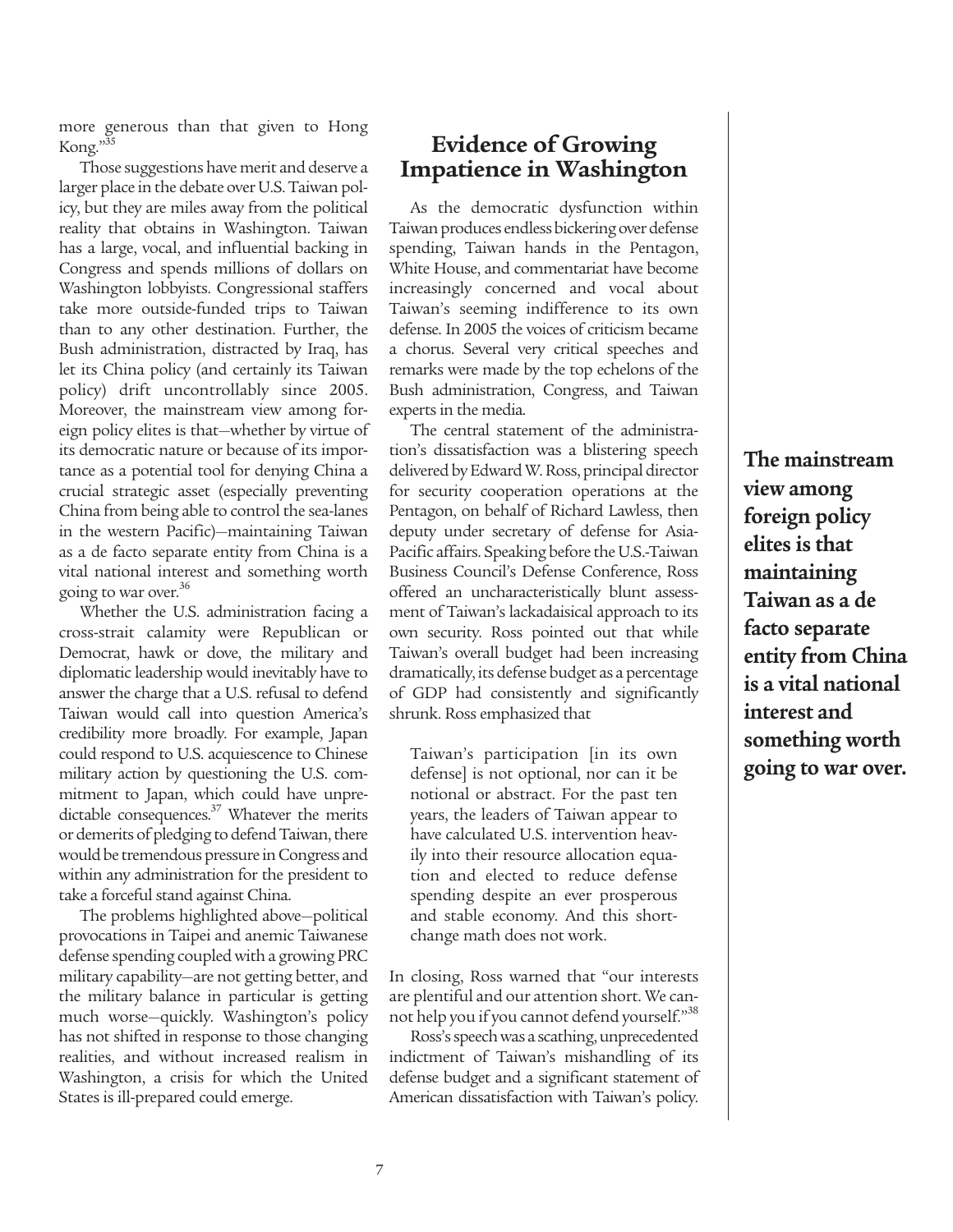The speech came just days after Rep. Rob Simmons (R-CT) offered his own stark warning to the Taiwanese before the hawkish U.S.-China Economic and Security Review Commission. Using language similar to Ross's, Simmons noted that blocking the special budget "tells the United States—correctly or not—that Taiwan's leadership is not serious about the security of its people or its freedom. . . . Americans will not in good conscience support countries that are unwilling to defend themselves."<sup>39</sup>

Those themes were echoed once again in May 2007, when Stephen Young, the director of the American Institute in Taiwan, the de facto U.S. embassy in Taiwan, announced that the Taiwanese were guilty of "not responding appropriately to this steady buildup of the military across the Taiwan Strait." Even in the face of what is "a fundamental security problem for Taiwan," Young argued, the behavior of the Taiwan government was causing "Taiwan's friends in the United States to question whether our security partner here is serious about maintaining a credible defense.<sup>40</sup>

Even pro-Taiwan stalwarts such as the *Weekly Standard* highlighted the absurdity of Taiwan's position. Writing in October 2005, Max Boot of the Council on Foreign Relations argued that "Taiwan needs to do more to defend itself; given its strategic vulnerability, its defense spending ought to approach the Israeli level, 9.5 percent of GDP."41 Boot's remark was quite sensible—the fact that it has no chance of becoming reality speaks volumes about Taiwan's approach to its own defense and the assumptions that underpin it.

**A Curious Defense of Taiwan's Posture**

Still, some analysts seem more interested in provoking China than in pointing out the free riding of ostensible allies. Gary Schmitt and Dan Blumenthal of the American Enterprise Institute penned a lengthy apologia for Taiwan's anemic defense spending in September 2005, admitting that although "Taiwan could certainly do more," "Taiwan's defense burden as a percentage of GDP . . . is still greater than virtually all other American allies." This line of argument says more about the expenditures of other American allies than it does about Taiwan's dedication to its own defense.

Schmitt and Blumenthal closed by proposing thinking about "how to work more closely with Taiwan to address the unprecedented military build-up" going on in China.<sup>42</sup> Blumenthal's contribution to a 2007 book offered one way of doing that: abandoning the One China policy outright, formalizing a defense commitment to Taiwan, and "energetically promot[ing] democracy in China."<sup>43</sup> Such a policy would risk plunging the United States headlong into a conflict with the PRC, an outcome that all responsible analysts should be seeking to prevent.

#### **The Worst of All Possible Worlds**

A very disturbing dynamic is developing in Taiwan. Chen's government and most members of the DPP seem determined to consolidate Taiwan's separate political status—even if that means taking measures that Beijing regards as highly provocative. It is not merely a case of a political leadership that seems inclined to take dangerous risks, though. The reality is that the concept of a distinct Taiwanese identity has been growing for many years.44 Today there is little interest in reunification with the mainland. That is unsurprising, given the mainland's authoritarian political system, but many Taiwanese have no enthusiasm for reunification even if China becomes fully democratic.

If the KMT wins the presidency in 2008, it will likely adopt a less antagonistic policy toward Beijing. But even KMT leaders such as presidential nominee Ma Ying-jeou are emphatic that reunification could take place only with a democratic China and that only the Taiwanese people have the right to determine the island's political future. In a recent survey, more than 79 percent of the Taiwanese

**Some analysts seem more interested in provoking China than in pointing out the free riding of ostensible allies.**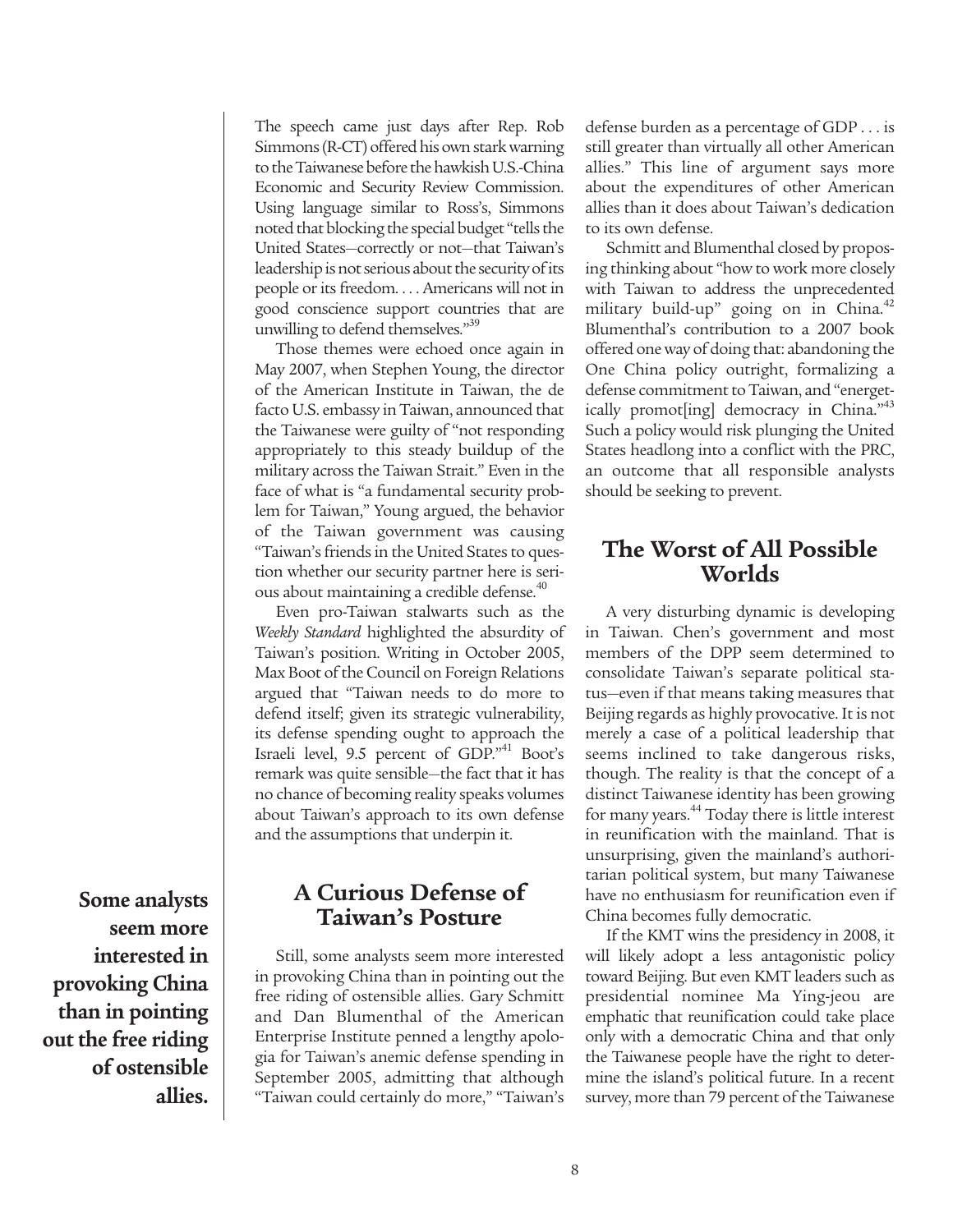people agreed with the proposition that China should have no say in the ultimate resolution of Taiwan's status.<sup>45</sup> In addition, Ma has recently moved to reform the KMT platform, removing reunification as a formal KMT principle.46 Whatever vision the KMT may have for solving the problem of Taiwan's status, the party is constrained by strong political support for de facto independence.

Yet even as Taipei adopts ever more assertive policies toward the mainland, it continues to underinvest in defense. From America's standpoint, Taiwan is creating the worst possible combination: the DPP's provocative crossstrait policy married to the KMT's irresponsible policy on defense spending. That is a blueprint for serious trouble. The PRC has already deployed nearly 1,000 ballistic missiles across the strait from Taiwan, and Beijing's military modernization program appears heavily oriented toward credibly threatening military action if Taipei's provocations continue. A bold cross-strait policy coupled with inadequate defense spending virtually invites a PRC challenge at some point. And America would be caught right in the middle.

#### **The Proper U.S. Response**

Washington needs to clarify its policy on Taiwan and prevent its client state from dragging the United States toward a confrontation with China. Most important, a clear distinction should be made between selling arms to Taiwan and giving the island a U.S. security guarantee. Selling weapons to Taiwan is a reasonable course of action. A militarily capable Taiwan makes it less likely that Beijing will contemplate using coercion to pursue its goal of national reunification, since the cost of doing so would be excessively high. That is the essence of a "porcupine" strategy for Taiwan.<sup>47</sup> It also would increase the likelihood that, as the economic ties between Taiwan and the mainland continue to grow, both sides will seek a peaceful resolution to their differences.

Moreover, the issue of credibility, which is always a troubling factor in cases of extended

deterrence, would be less prominent. Beijing has good reason to wonder whether U.S. leaders would sacrifice blood and treasure to defend Taiwan—and that skepticism is likely to grow as the PRC's military power grows.<sup>48</sup> Also, a Sino-U.S. war over Taiwan could have global economic consequences that would be felt for decades. The current global economic expansion could be upended—and with it the very international structure that has underpinned U.S. leadership for decades. Would Washington really be willing to risk all of that to prevent Chinese reunification?

Washington should couple its policy of continued arms sales to Taiwan with a clear statement that the United States will not become involved in any armed struggle between Taiwan and the PRC. It would be appropriate for U.S. officials to convey that message privately to Taipei at least a short time before making a public declaration. That would give the Taiwanese some time to realize the gravity of their predicament and adjust their own policies to reflect the impending shift in U.S. policy. Even if Washington made clear that it does not intend to guarantee Taiwan's security, it is by no means certain that China would take military action against the island. A prudent Taiwanese defense posture, coupled with deft diplomacy, could reduce the likelihood even further.

A statement of nonintervention from Washington would put responsibility for Taiwan's defense squarely on the shoulders of the Taiwanese. The root cause of Taiwan's persistent underinvestment in its own defense is the pervasive belief that, despite rhetorical endorsement of strategic ambiguity, the United States would definitely come to Taiwan's assistance in the event of trouble.<sup>49</sup> An explicit withdrawal of the security commitment would disabuse the Taiwanese of that notion. They would then have to make hard decisions both about how much to push the envelope regarding a separatist Taiwanese identity and about how much to spend on the military to discourage China from using force to impose reunification. If Taiwan's leaders and its people are not willing to make a con-

9

**From America's standpoint, Taiwan is creating the worst possible combination: the DPP's provocative cross-strait policy married to the KMT's irresponsible policy on defense spending.**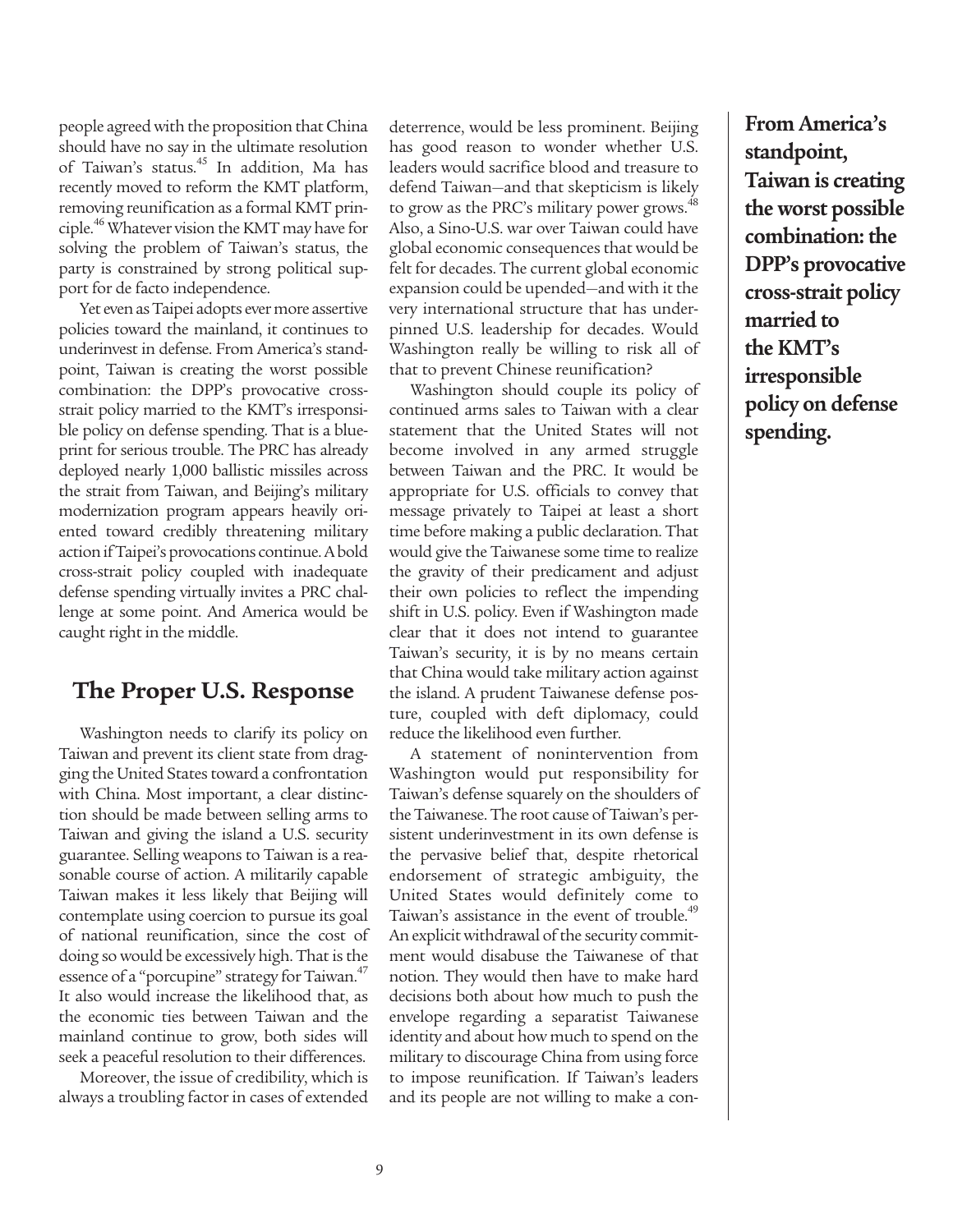**A clear distinction should be made between selling arms to Taiwan and giving the island a U.S. security guarantee. Selling weapons to Taiwan is a reasonable course of action.**

certed effort on the defense front, they may have to strike the best deal they can in reunification negotiations. Those are all properly matters for the Taiwanese people and government, not Americans, to decide.

From America's standpoint, Taiwan should be considered a peripheral, not a vital, interest.<sup>50</sup> It would be better for the United States and for the cause of liberal democracy if Taiwan were to maintain its de facto independence from China. But not better at any cost. At present, the cost of American policy is a nontrivial chance of an eventual war with China over the island—a war that could cause massive destruction and casualties on all sides and could shake the global economy to its core, jeopardizing the prosperity and relative stability that the current age of globalization has created. It is difficult to imagine how such a scenario would benefit the United States or even Taiwan.

In short, it would be unwise for the United States to risk war with an emerging great power like China to defend a small client state that is merely a peripheral interest. That would be true even if that client state were making a serious effort to provide for its own defense. But Taiwan is not willing to make a serious defense effort. It is time for America to extricate itself from such a potentially disastrous predicament.

#### **Notes**

1. Dan Blumenthal and Randy Scheunemann, "Tense Straits," *National Review Online*, January 27, 2005.

2. John F. Copper, written testimony to the House International Relations Committee, February 6, 2004, http://www.uscc.gov/hearings/2004hearing s/written\_testimonies/04\_02\_06/copper.htm.

3. For a detailed discussion of the Taiwan Relations Act, see *Legislative History of the Taiwan Relations Act: An Analytic Compilation with Documents on Subsequent Developments*, ed. Lester L. Wolff and David L. Simon (Jamaica, NY: American Association for Chinese Studies, 1982). The text is on pp. 288–95 and the quoted passage is on p. 288.

4. Ibid., p. 289.

5. Quoted in David E. Sanger, "U.S. Would Defend Taiwan, Bush Says," *New York Times*, April 26, 2001.

6. For a full listing of U.S. arms sales to Taiwan since 1990, see Shirley A. Kan, "Taiwan: Major U.S. Arms Sales Since 1990," Congressional Research Service Report RL30957, April 18, 2003.

7. Quoted in Indira A. R. Lakshmanan, "Deal Gets Arms to Taiwan Sooner; Submarines May Prove Bigger Than Aegis," *Boston Globe*, April 25, 2001.

8. For a discussion of the murky and often inconsistent U.S. policy on the Taiwan issue, see Ted Galen Carpenter, *America's Coming War with China: A Collision Course over Taiwan* (New York: Palgrave/ Macmillan, 2006), chap. 6.

9. "Bush, Wen Meet at White House: Text of the Chinese and American Leaders' Comments," *WashingtonPost.com*, December 9, 2003.

10. The State Department later "clarified" Powell's comment, saying that the secretary had intended to say "peaceful resolution," not "peaceful reunification"—an unlikely gaffe from an experienced diplomat like Powell.

11. Interview with Anthony Yuen of Phoenix TV, October 25, 2004, transcript, http://www.state. gov/secretary/rm/37361.htm.

12. Charles Snyder, "Chen's Weekend Comments Upset U.S.," *Taipei Times*, March 7, 2007.

13. Mac William Bishop and Mure Dickie, "Taiwan Drops 'China' in Identity Move," *Financial Times*, February 12, 2007; and "Taiwan Must 'Go Independent,' Chen Tells FAPA Dinner," *Taipei Times*, March 5, 2007.

14. Quoted in Richard Halloran, "Taiwan Strait Tensions," *Washington Times*, March 11, 2007. The "without" in the speech was hardly conciliatory; Chen announced that Taiwanese politics is "without" questions of left or right; there is only the question of independence or reunification.

15. Sean McCormack, State Department spokesman, comments at Daily Press Briefing, June 19, 2007, transcript, http://www.state.gov/r/pa/prs/ dpb/2007/jun/86611.htm.

16. Charles Snyder, "Frank Hsieh Takes Tough Line on UN Bid, Cross-Strait Issues in Washington," *Taipei Times*, July 25, 2007.

17. Shih Hsiu-chuan, "Arms Procurement Takes a Small Step," *Taipei Times*, December 30, 2006.

18. Richard Dobson, "U.S. Suspends F-16 Sale to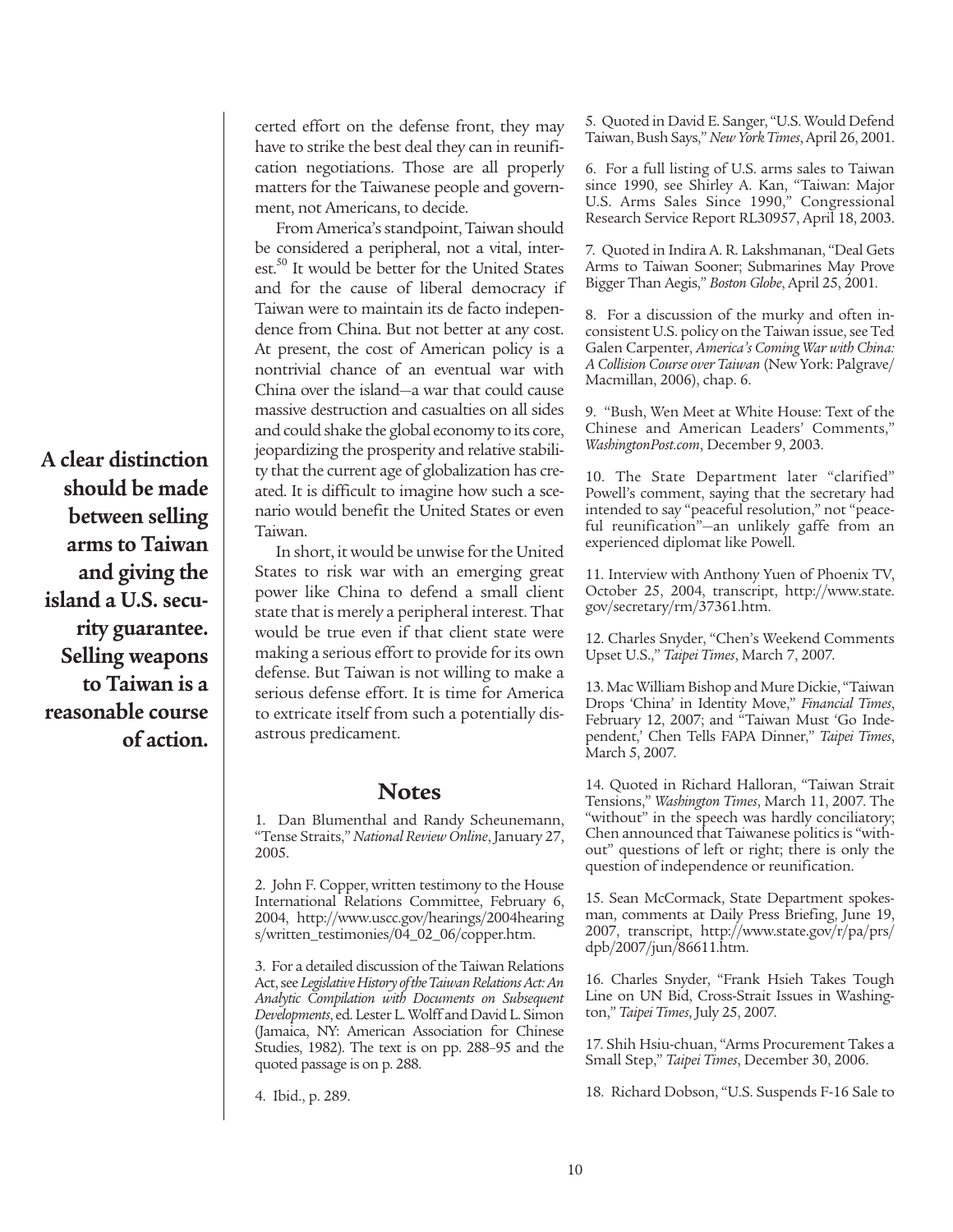Taiwan over Budget Delay," Reuters, October 3, 2006.

19. Shih Hsiu-chuan, "Legislature Finally Passes U.S. Arms Budget," *Taipei Times*, June 16, 2007.

20. Conversations between Ted Galen Carpenter and KMT political figures, Taipei, July 2005.

21. Michael D. Swaine and Roy D. Kamphausen, "Military Modernization in Taiwan," in *Strategic Asia 2005–2006: Military Modernization in an Age of Uncertainty*, ed. J. Tellis and Michael Wills (Seattle: NBR, 2005), p. 420.

22. International Institute for Strategic Studies, *The Military Balance 2007* (London: Routledge, 2007), p. 373.

23. Official figures for China's and Taiwan's military budgets are from IISS's *The Military Balance*, years 1994–95 through 2007, using the latest edition available for each budget year. (Each issue includes revisions to prior figures.) The figure for Taiwan spending in 2007 is from preliminary media reports, including Jane Rickards, "Taiwan Rejects Most of U.S. Arms Package Offered in 2001," *Washington Post*, June 16, 2007; Chinmei Sung and Perris Lee, "Taiwan Approves \$50 Billion Budget, Military Spending," *Bloomberg.com*, June 16, 2007; and Shih, "Legislature Finally Passes U.S. Budget." Official Chinese figures reflect stated Chinese defense spending calculated at market exchange rates (MER). Department of Defense figures are from the Pentagon's "Military Power of the People's Republic of China" reports, available online at http://www.defenselink.mil/pubs/china. html. DOD acknowledges ambiguity in the Chinese defense budget and as a result provides a range of figures and speculation. Where a range of figures is given without further explanation, we have used the mean of DOD's high- and low-end estimates. The "IISS estimate" provided is probably the most accurate, but it requires the most explanation, as its methodology has undergone numerous revisions. Years 1992–94 reflect China's official budget converted using purchasing power parity (PPP) as opposed to MER currency conversion. Years 1995–2001 use PPP and include "extrabudgetary military expenditures" or materiel that was not included in the official Chinese defense budget but would fit more appropriately under defense spending, since China's expenditures are opaque and understated. Years 2002–03 include extrabudgetary military expenditures but eschew PPP in favor of MER, whereas for years 2004–06 the figure includes extrabudgetary military expenditures and a combination of PPP and MER to calculate value. (The reemergence of PPP accounts for the sharp rise in 2004–06.) This last method is the most accurate, since it applies the PPP method of calculation to line items in China's defense budget where that method is appropriate and MER where it is appropriate. For a further explanation of the MER-PPP question with respect to the People's Liberation Army budget, see Justin Logan, "The Chinese Defense Budget: Myths and Reality," *Cato@Liberty*, April 23, 2007, http://www.cato-at-liberty.org/20 07/04/23/the-chinese-defense-budget-myths-andreality/. The authors wish to thank Malou Innocent for her research assistance with these figures.

24. Justin Logan, discussions with Taiwan officials, June 2007.

25. Bernard D. Cole, Testimony before the U.S.- China Economic and Security Review Commission, March 29, 2007, http://www.uscc.gov/hear ings/2007hearings/written\_testimonies/07\_03 \_29\_30wrts/07\_03\_29\_30\_cole\_statement.pdf.

26. James Mulvenon, "Taiwan Security and the Future of U.S.-Taiwan Defense Cooperation," remarks at the Heritage Foundation, May 6, 2005.

27. Michael McDevitt, "Taiwan: The Tail That Wags Dogs," *Asia Policy*, January 2006, p. 91.

28. Logan, discussions with Taiwan officials.

29. U.S. Department of Defense, "Annual Report to Congress on the Military Power of the People's Republic of China 2007," p. 33, http://www.de fenselink.mil/pubs/pdfs/070523-China-Military-Power-final.pdf.

30. Annie Huang, "Taiwan Says It Would Win War with China," Associated Press, April 24, 2007.

31. Kathrin Hille, "Taiwan Conquest 'Would Take Days," Financial Times, August 12, 2004.

32. Eric A. McVadon, testimony before the U.S.- China Economic and Security Review Commission, March 29, 2007, http://www.uscc.gov/hearings/20 07hearings/written\_testimonies/07\_03\_29\_30wrts /07\_03\_29\_30\_mcvadon\_statement.pdf.

33. McDevitt, p. 76.

34. McVadon encourages Taiwan to engage in diplomacy that "demonstrates a genuine concern for the future of China as an open and prosperous nation," highlighting obliquely to Beijing the disastrous (and possibly unnecessary) costs of military action.

35. Lyle Goldstein, "A Rapidly Changing Military Balance: A National Security Perspective on Richard Bush's *Untying the Knot*," *Asia Policy*, July 2006, p. 123. Goldstein also advocates (p. 124) establishing a "more feasible defense perimeter"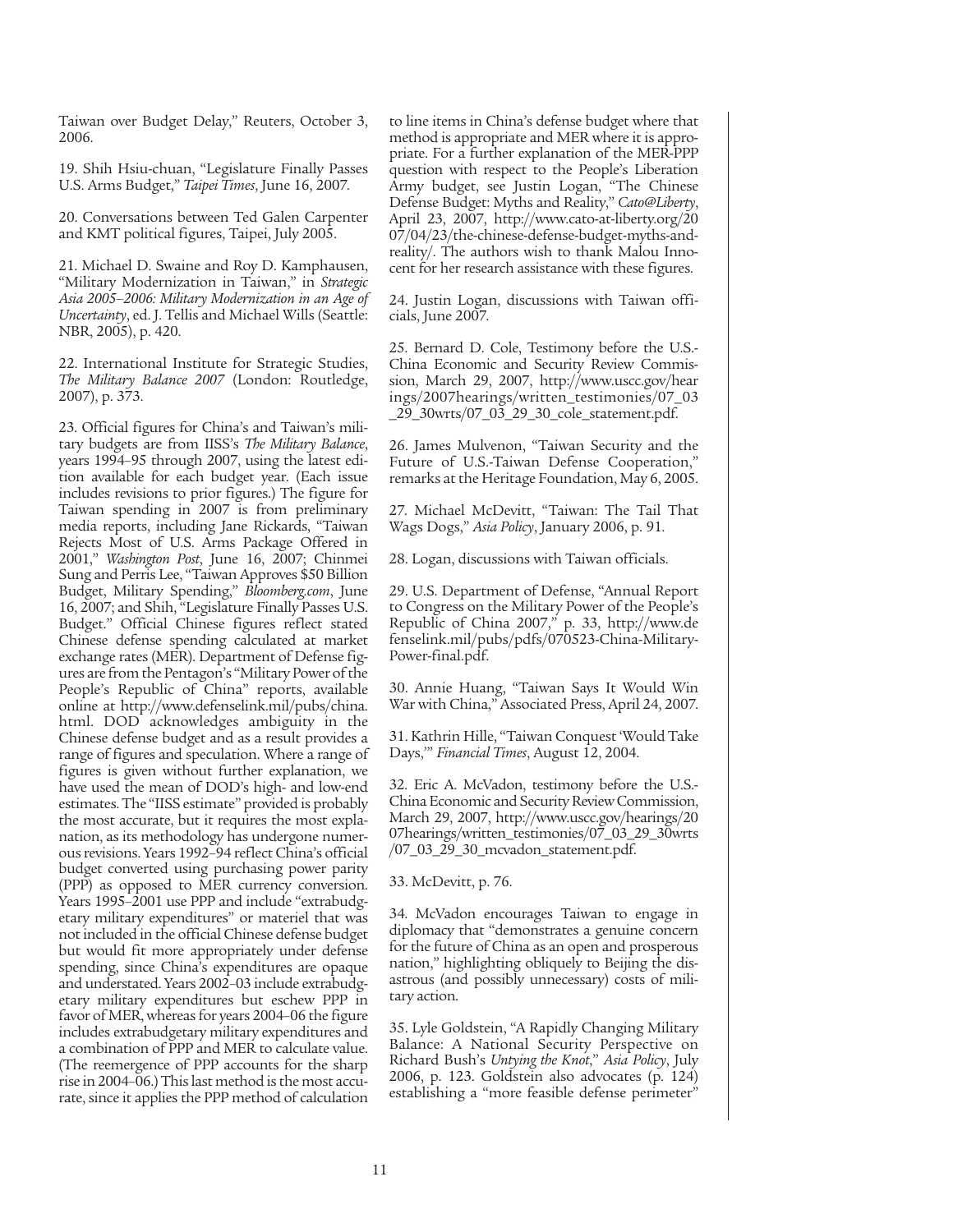in East Asia that would include Japan and the Philippines but not Taiwan.

36. For an example of this view from the political right, see John J. Tkacik Jr., "Strategy Deficit: U.S. Security in the Pacific and the Future of Taiwan," in *Reshaping the Taiwan Strait*, ed. John J. Tkacik Jr. (Washington: Heritage Foundation, 2007), pp. 11–55. Typically, Democratic scholars' writing on the Taiwan issue is more equivocal and murky; for example, Richard C. Bush and Michael E. O'Hanlon of the Brookings Institution argue that Washington should maintain "a clear commitment to ensuring Taiwan's security," even though they admit that mishandling of the Taiwan issue could conceivably lead to war. See Richard C. Bush and Michael E. O'Hanlon, *A War Like No Other: The Truth about China's Challenge to America* (Hoboken, NJ: John Wiley and Sons, 2007), p. 11. The base and strength of the support for Taiwan stems, ultimately, from its importance as a tool of strategic denial of Beijing, but this is often obscured by rhetoric about the virtues of democracy. Denying China the ability to use Taiwan as a base from which to project naval power to secure its energy supplies leaves China supremely vulnerable to a naval campaign that could cut off China's energy supply lines, as did the U.S. campaign against Japan in the years preceding World War II. If China were to develop the ability to secure the sea-lanes through which its oil is transported, the United States would lose one crucial point of military advantage over China.

37. However, McDevitt points out the parallels between the "credibility" question over Taiwan and that in Vietnam, observing that, after the American defeat in Vietnam, "there was no noticeably negative impact on either the U.S. position in Asia or on its credibility in general" (p. 89).

38. Edward R. Ross, remarks at the U.S.-Taiwan Business Council's Defense Industry Conference, September 19, 2005, http://www.us-taiwan.org/ reports/2005\_sept19\_edward\_ross\_speech.pdf.

39. Rob Simmons, testimony before the U.S.- China Economic and Security Review Commission, September 15, 2005, http://www.uscc.gov/ hearings/2005hearings/transcripts/Sept15/05\_0 9\_15\_trans.pdf.

40. Stephen Young, remarks at the AIT American Cultural Center, May 3, 2007, transcript, http:// www.ait.org.tw/en/news/officialtext/viewer.aspx? id=2007050301.

41. Max Boot, "Project for a New Chinese Century," *Weekly Standard*, October 10, 2005, http://www. weeklystandard.com/Content/Public/Articles/000 /000/006/149ugqci.asp.

42. Gary J. Schmitt and Dan Blumenthal, "Don't Belittle Taiwan's Effort to Defend Itself," *Wall Street Journal Asia*, September 2, 2005.

43. Daniel Blumenthal, "A Cross-Strait Policy Based on Democracy and Mutual Consent," in *Reshaping the Taiwan Strait*, pp. 93–109.

44. Carpenter, *America's Coming War with China*, chap. 4.

45. Taiwan Thinktank, "Cross-Strait Relations: Two Years after the Pass of China's Anti-Secession Law," Public Opinion Survey, March 9–11, 2007. Document in authors' possession.

46. Justin Logan, discussion with DPP official, Taipei, June 2007. See also Kathrin Hille, "Taiwan's KMT Backs Away from China," *Financial Times*, June 24, 2007.

47. For a discussion of arms sales and the logic of the porcupine strategy, see Ted Galen Carpenter, "Let Taiwan Defend Itself," Cato Institute Policy Analysis no. 313, August 28, 1998, pp. 15–17. The porcupine strategy also reduces the likelihood of military blackmail by the PRC, which may be a more likely scenario than the actual use of military force.

48. A recent analysis suggests that China focuses heavily on two areas that it views as particularly effective in deterring U.S. intervention: the prospect of computer network attacks and its nuclear missile force. The Chinese emphasis on the latter is particularly disturbing; whether it stems from a (likely false) hope that the Chinese nuclear arsenal could deter U.S. intervention or a Chinese willingness to bluff with nuclear missiles, the implications are grave. See James C. Mulvenon et al., *Chinese Responses to U.S. Military Transformation and Implications for the Department of Defense* (Santa Monica, CA: RAND Corporation, 2006), pp. 3, 83–84.

49. During Ted Galen Carpenter's trip to Taiwan in July 2005, that confidence in the certainty of the U.S. defense commitment extended across the political spectrum. Although Taiwan officials were more skeptical during Justin Logan's trip to Taiwan in June 2007, the policy outcomes in Taipei suggest that the Taiwanese strongly believe they have a defense commitment from Washington.

50. For a discussion of vital, secondary, and peripheral interests, see Ted Galen Carpenter, *A Search for Enemies: America's Alliances after the Cold War* (Washington: Cato Institute, 1992), pp. 170–79.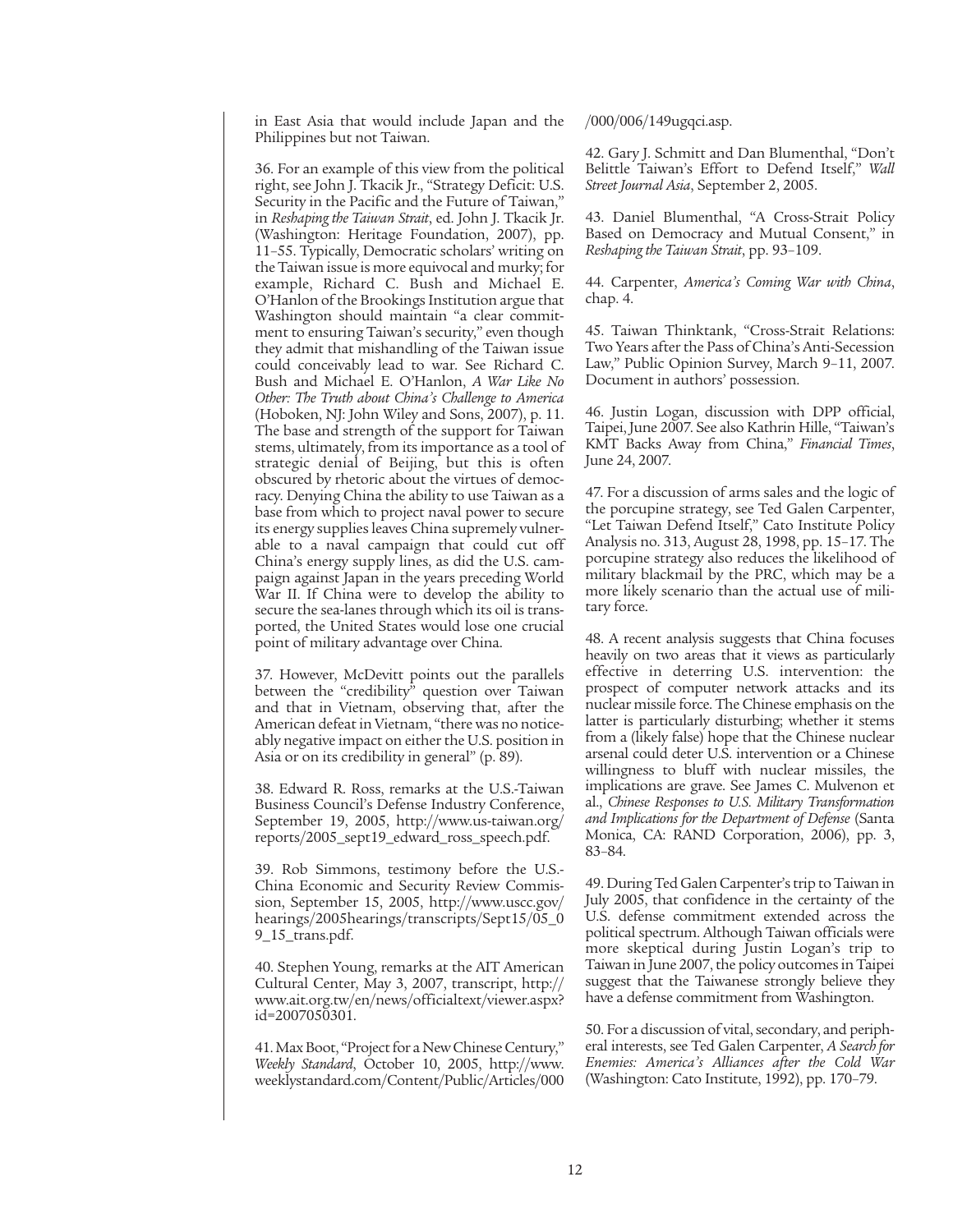#### **OTHER STUDIES IN THE POLICY ANALYSIS SERIES**

- 599. **End It, Don't Mend It: What to Do with No Child Left Behind** by Neal McCluskey and Andrew J. Coulson (September 5, 2007)
- 598. **Don't Increase Federal Gasoline Taxes—Abolish Them** by Jerry Taylor and Peter Van Doren (August 7, 2007)
- 597. **Medicaid's Soaring Cost: Time to Step on the Brakes** by Jagadeesh Gokhale (July 19, 2007)
- 596. **Debunking Portland: The City That Doesn't Work** by Randal O'Toole (July 9, 2007)
- 595. **The Massachusetts Health Plan: The Good, the Bad, and the Ugly** by David A. Hyman (June 28, 2007)
- 594. **The Myth of the Rational Voter: Why Democracies Choose Bad Policies** by Bryan Caplan (May 29, 2007)
- 593. **Federal Aid to the States: Historical Cause of Government Growth and Bureaucracy** by Chris Edwards (May 22, 2007)
- 592. **The Corporate Welfare State: How the Federal Government Subsidizes U.S. Businesses** by Stephen Slivinski (May 14, 2007)
- 591. **The Perfect Firestorm: Bringing Forest Service Wildfire Costs under Control** by Randal O'Toole (April 30, 2007)
- 590. **In Pursuit of Happiness Research: Is It Reliable? What Does It Imply for Policy?** by Will Wilkinson (April 11, 2007)
- 589. **Energy Alarmism: The Myths That Make Americans Worry about Oil** by Eugene Gholz and Daryl G. Press (April 5, 2007)
- 588. **Escaping the Trap: Why the United States Must Leave Iraq** by Ted Galen Carpenter (February 14, 2007)
- 587. **Why We Fight: How Public Schools Cause Social Conflict** by Neal McCluskey (January 23, 2007)
- 586. **Has U.S. Income Inequality** *Really* **Increased?** by Alan Reynolds (January 8, 2007)
- 585. **The Cato Education Market Index** by Andrew J. Coulson with advisers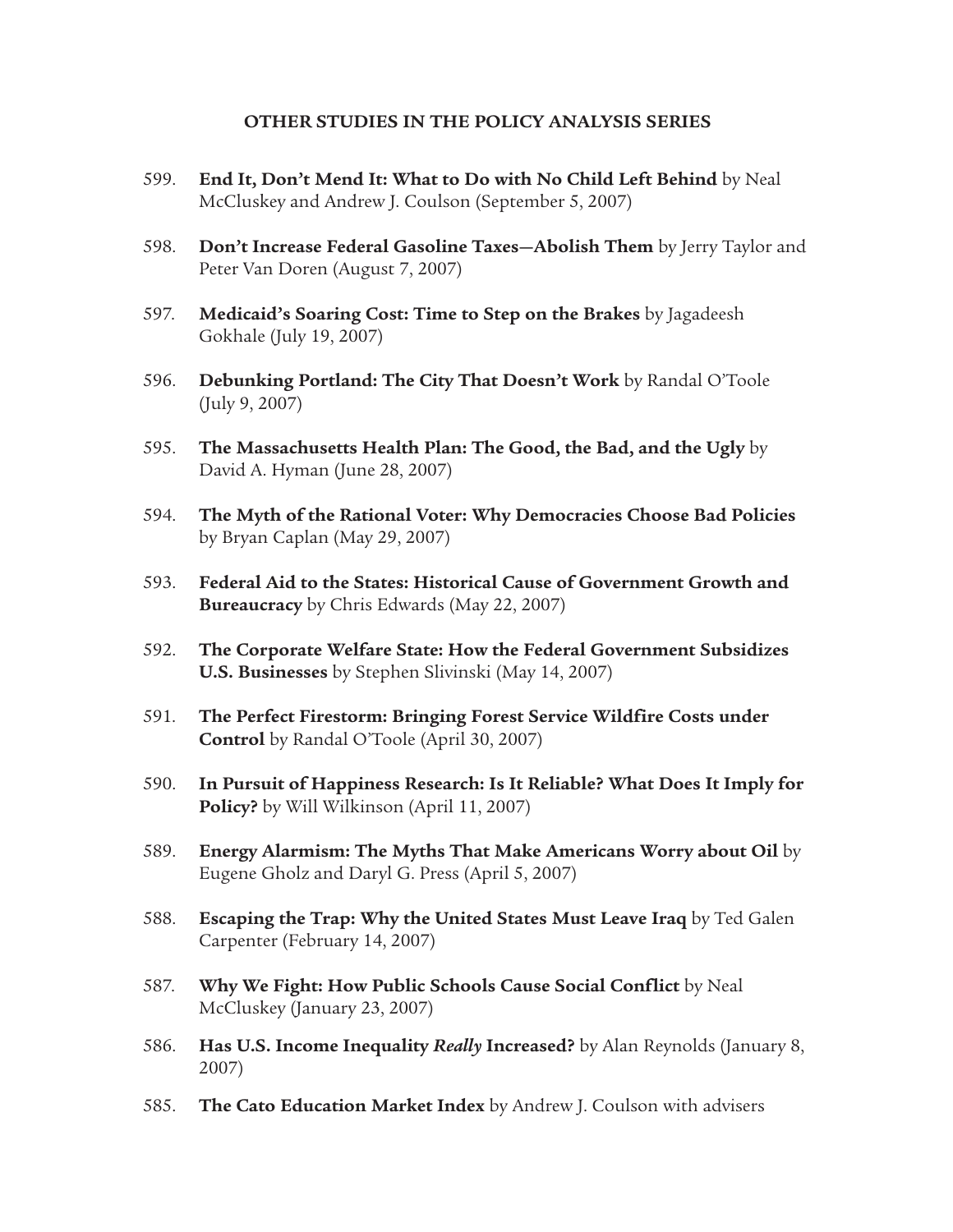James Gwartney, Neal McCluskey, John Merrifield, David Salisbury, and Richard Vedder (December 14, 2006)

- 584. **Effective Counterterrorism and the Limited Role of Predictive Data Mining** by Jeff Jonas and Jim Harper (December 11, 2006)
- 583. **The Bottom Line on Iran: The Costs and Benefits of Preventive War versus Deterrence** by Justin Logan (December 4, 2006)
- 582. **Suicide Terrorism and Democracy: What We've Learned Since 9/11** by Robert A. Pape (November 1, 2006)
- 581. **Fiscal Policy Report Card on America's Governors: 2006** by Stephen Slivinski (October 24, 2006)
- 580. **The Libertarian Vote** by David Boaz and David Kirby (October 18, 2006)
- 579. **Giving Kids the Chaff: How to Find and Keep the Teachers We Need** by Marie Gryphon (September 25, 2006)
- 578. **Iran's Nuclear Program: America's Policy Options** by Ted Galen Carpenter (September 20, 2006)
- 577. **The American Way of War: Cultural Barriers to Successful Counterinsurgency** by Jeffrey Record (September 1, 2006)
- 576. **Is the Sky** *Really* **Falling? A Review of Recent Global Warming Scare Stories** by Patrick J. Michaels (August 23, 2006)
- 575. **Toward Property Rights in Spectrum: The Difficult Policy Choices Ahead**  by Dale Hatfield and Phil Weiser (August 17, 2006)
- 574. **Budgeting in Neverland: Irrational Policymaking in the U.S. Congress and What Can Be Done about It** by James L. Payne (July 26, 2006)
- 573. **Flirting with Disaster: The Inherent Problems with FEMA** by Russell S. Sobel and Peter T. Leeson (July 19, 2006)
- 572. **Vertical Integration and the Restructuring of the U.S. Electricity Industry** by Robert J. Michaels (July 13, 2006)
- 571. **Reappraising Nuclear Security Strategy** by Rensselaer Lee (June 14, 2006)
- 570. **The Federal Marriage Amendment: Unnecessary, Anti-Federalist, and Anti-Democratic** by Dale Carpenter (June 1, 2006)
- 569. **Health Savings Accounts: Do the Critics Have a Point?** by Michael F. Cannon (May 30, 2006)
- 568. **A Seismic Shift: How Canada's Supreme Court Sparked a Patients' Rights Revolution** by Jacques Chaoulli (May 8, 2006)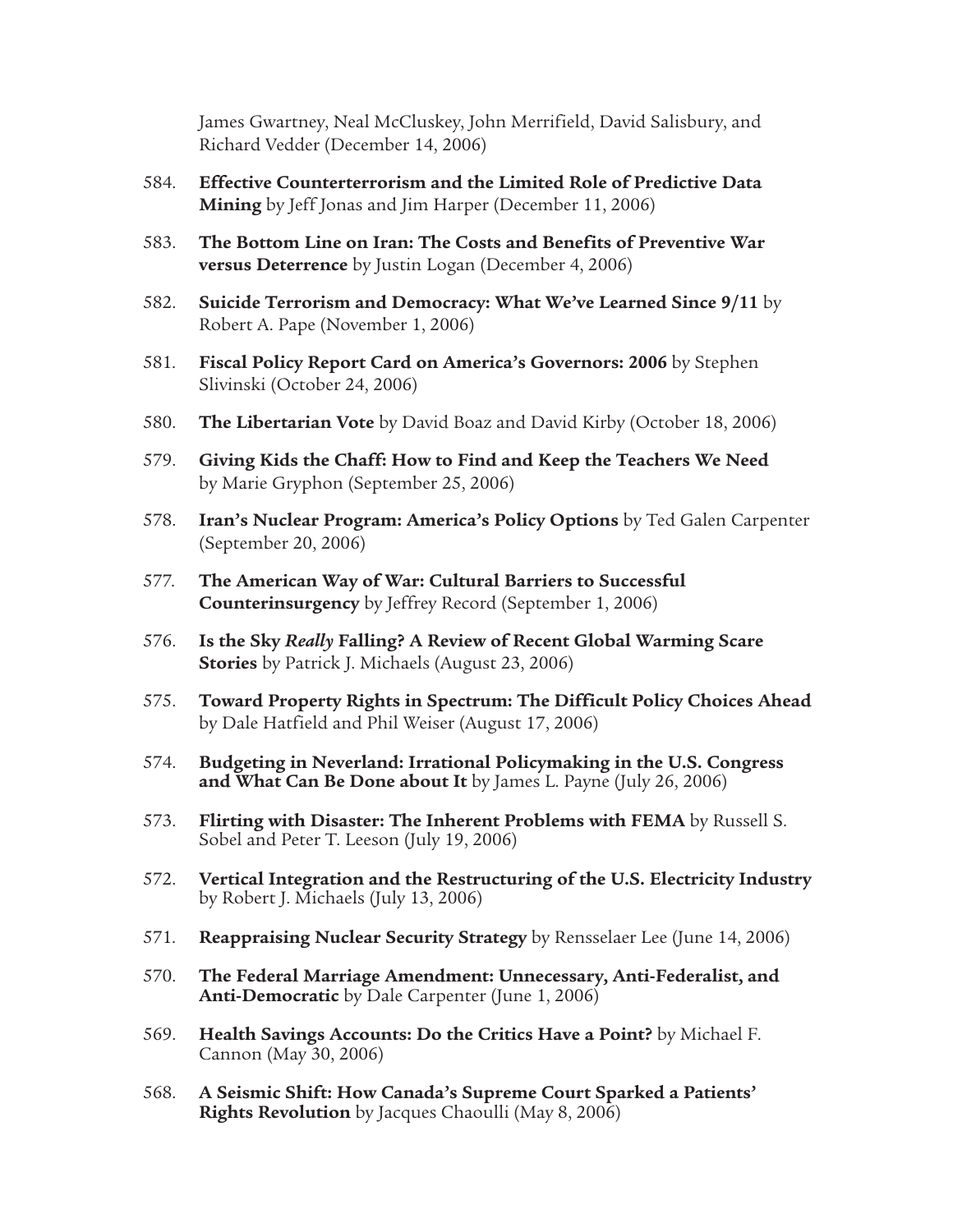- 567. **Amateur-to-Amateur: The Rise of a New Creative Culture** by F. Gregory Lastowka and Dan Hunter (April 26, 2006)
- 566. **Two Normal Countries: Rethinking the U.S.-Japan Strategic Relationship** by Christopher Preble (April 18, 2006)
- 565. **Individual Mandates for Health Insurance: Slippery Slope to National Health Care** by Michael Tanner (April 5, 2006)
- 564. **Circumventing Competition: The Perverse Consequences of the Digital Millennium Copyright Act** by Timothy B. Lee (March 21, 2006)
- 563. **Against the New Paternalism: Internalities and the Economics of Self-Control** by Glen Whitman (February 22, 2006)
- 562. **KidSave: Real Problem, Wrong Solution** by Jagadeesh Gokhale and Michael Tanner (January 24, 2006)
- 561. **Economic Amnesia: The Case against Oil Price Controls and Windfall Profit Taxes** by Jerry Taylor and Peter Van Doren (January 12, 2006)
- 560. **Failed States and Flawed Logic: The Case against a Standing Nation-Building Office** by Justin Logan and Christopher Preble (January 11, 2006)
- 559. **A Desire Named Streetcar: How Federal Subsidies Encourage Wasteful Local Transit Systems** by Randal O'Toole (January 5, 2006)
- 558. **The Birth of the Property Rights Movement** by Steven J. Eagle (December 15, 2005)
- 557. **Trade Liberalization and Poverty Reduction in Sub-Saharan Africa** by Marian L. Tupy (December 6, 2005)
- 556. **Avoiding Medicare's Pharmaceutical Trap** by Doug Bandow (November 30, 2005)
- 555. **The Case against the Strategic Petroleum Reserve** by Jerry Taylor and Peter Van Doren (November 21, 2005)
- 554. **The Triumph of India's Market Reforms: The Record of the 1980s and 1990s** by Arvind Panagariya (November 7, 2005)
- 553. **U.S.-China Relations in the Wake of CNOOC** by James A. Dorn (November 2, 2005)
- 552. **Don't Resurrect the Law of the Sea Treaty** by Doug Bandow (October 13, 2005)
- 551. **Saving Money and Improving Education: How School Choice Can Help States Reduce Education Costs** by David Salisbury (October 4, 2005)
- 550. **The Personal Lockbox: A First Step on the Road to Social Security Reform** by Michael Tanner (September 13, 2005)